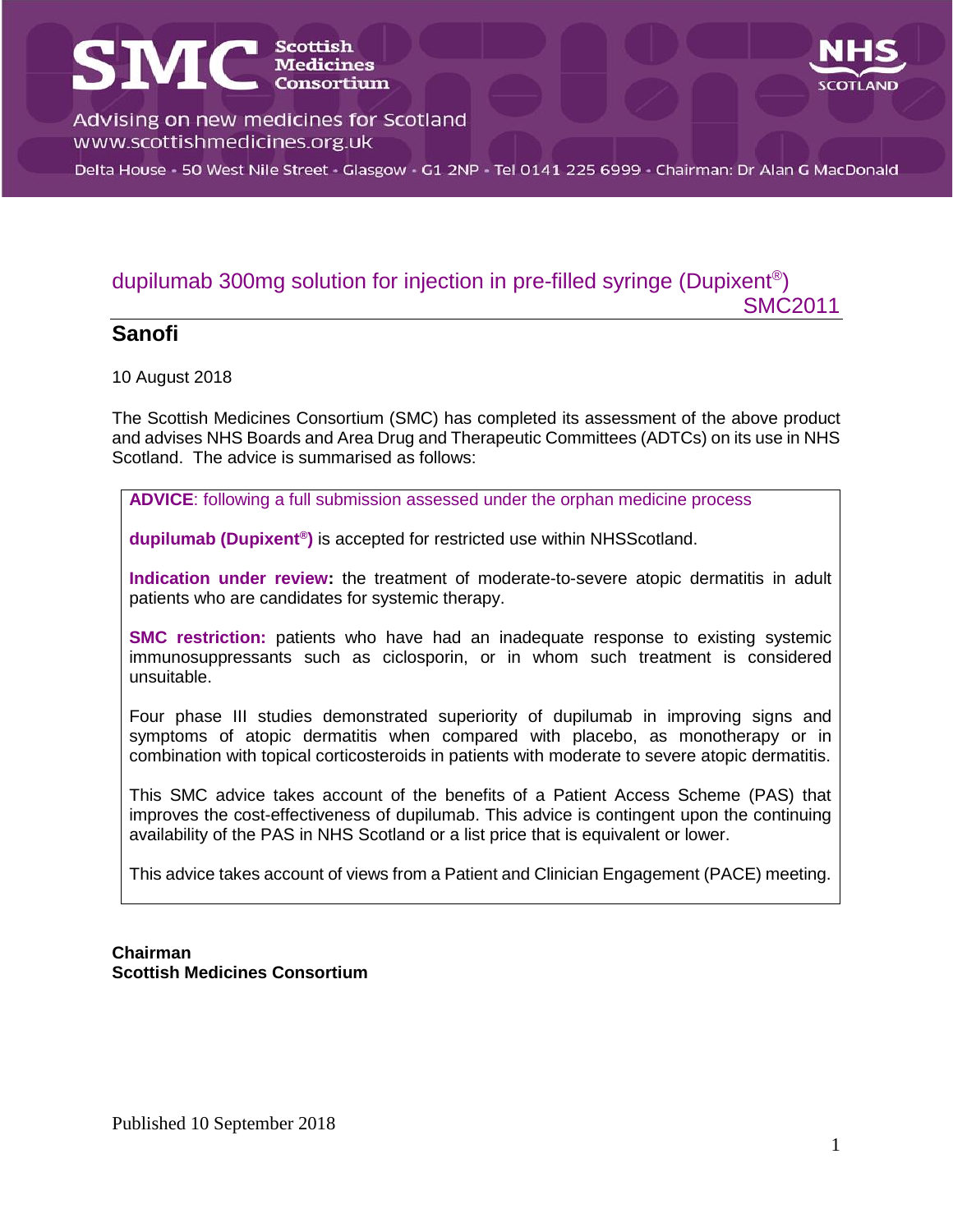### **Indication**

The treatment of moderate-to-severe atopic dermatitis in adult patients who are candidates for systemic therapy.<sup>1</sup>

### **Dosing Information**

An initial dose of 600mg (two 300mg injections) is recommended in adults, followed by 300mg administered every other week by subcutaneous injection. Dupilumab can be used with or without topical corticosteroids. Topical calcineurin inhibitors may be used, but should be reserved for problem areas only, such as the face, neck, intertriginous and genital areas.

If a dose is missed, it should be administered as soon as possible; thereafter, dosing should resume at the regular scheduled time.

Consideration should be given to discontinuing treatment in patients who have shown no response after 16 weeks of treatment, Some patients with initial partial response may subsequently improve with continued treatment beyond 16 weeks.

Treatment should be initiated by healthcare professionals experienced in the diagnosis and treatment of atopic dermatitis.<sup>1</sup>

### **Product availability date**

December 2017

Dupilumab received a positive scientific opinion under the Early Access to Medicines Scheme with the Medicines and Healthcare Products Regulatory Agency on 13 March 2017. The indication was in adult patients with severe atopic dermatitis who have failed to respond, or who are intolerant of or ineligible for all approved therapies.

Dupilumab meets SMC orphan equivalent criteria.

### **Summary of evidence on comparative efficacy**

Dupilumab is a recombinant human IgG4 monoclonal antibody and is the first biologic medicine approved specifically for this condition.<sup>2</sup> Dupilumab inhibits signalling of interleukin-4 and interleukin-13, two key cytokines involved in atopic dermatitis.<sup>1</sup>

The submitting company has requested that SMC considers dupilumab when positioned for use in adult patients with moderate-to-severe atopic dermatitis not adequately controlled by topical therapies and who are contra-indicated to, intolerant of, have had an inadequate response to or for whom it is otherwise medically inadvisable to receive treatment with a systemic immunosuppressant.

Evidence to support the use of dupilumab for the treatment of atopic dermatitis comes from four randomised, double-blind, placebo-controlled, phase III studies CHRONOS, SOLO 1, SOLO 2 and CAFÉ. All studies enrolled patients aged ≥18 years, with moderate to severe atopic dermatitis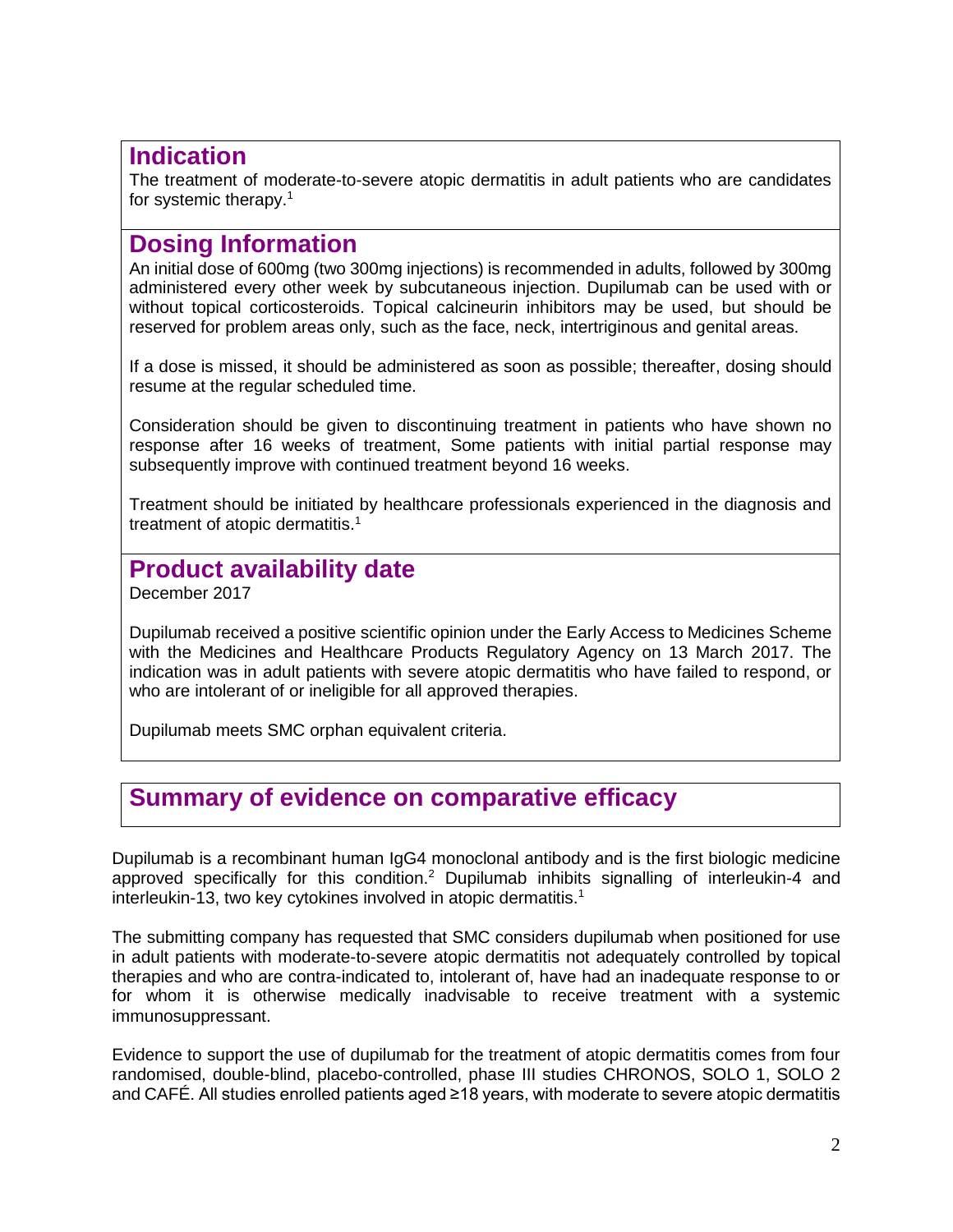meeting the American Academy of Dermatology Consensus Criteria. Patients had moderate to severe disease at baseline defined by an investigator's global assessment (IGA) score of ≥3 (moderate=3, severe=4), an eczema area severity index (EASI) score of ≥16 (≥20 in CAFÉ study), pruritus Numerical Rating Scale (NRS) average score for maximum itch intensity of ≥3 and ≥10% body surface area (BSA) involvement.<sup>3-6</sup> In three studies (CHRONOS, SOLO 1 and SOLO 2), eligible patients had an inadequate response to topical medication.**3-5** In the fourth study (CAFÉ), eligible patients had a history of inadequate response to topical corticosteroids and inadequate response or intolerance to ciclosporin, or were ciclosporin-naive and ciclosporin treatment was medically inadvisable. 6

In all studies, patients were randomised to receive a loading dose of subcutaneous dupilumab 600mg, followed by 300mg weekly or the loading dose followed by 300mg every other week (the licensed dose) or placebo. Randomisation was stratified by baseline disease severity (IGA=3 or IGA=4) in all studies, by geographical region in CHRONOS, SOLO 1 and SOLO 2 and by previous ciclosporin use in CAFÉ. In CHRONOS, patients were randomised in a 3:1:3 ratio; study treatment was used in combination with topical corticosteroids and treatment was continued for 52 weeks. In SOLO 1 and SOLO 2, patients were randomised equally; study treatment was used as monotherapy and treatment continued for 16 weeks. In CAFÉ, patients were randomised equally; treatment was used in combination with topical corticosteroids and treatment was continued for 16 weeks. In all studies, patients could receive rescue treatment if needed but were then considered non-responders for the primary analyses. 3-6

Studies CHRONOS, SOLO 1 and SOLO 2 had two co-primary outcomes of proportion of patients with IGA 0 or 1 plus a reduction from baseline of ≥2 points at week 16 and 75% improvement in EASI (EASI-75) from baseline to week 16. Key secondary outcomes across these studies included proportion of patients achieving peak pruritus NRS reduction ≥4 and ≥3 from baseline at week 16. **3-5** Only the licensed dose of dupilumab (300mg every other week) will be considered further. Results for primary and key secondary outcomes significantly favoured dupilumab compared with placebo as detailed in table 1 below.

|                                 | <b>CHRONOS</b>         |                             | SOLO <sub>1</sub>           |                             | SOLO <sub>2</sub>      |                           |
|---------------------------------|------------------------|-----------------------------|-----------------------------|-----------------------------|------------------------|---------------------------|
|                                 | Dupilumab<br>$(n=106)$ | <b>Placebo</b><br>$(n=315)$ | <b>Dupilumab</b><br>(n=204) | <b>Placebo</b><br>$(n=224)$ | Dupilumab<br>$(n=233)$ | <b>Placebo</b><br>(n=236) |
| Co-primary outcomes at week 16  |                        |                             |                             |                             |                        |                           |
| IGA 0 or 1                      | 39%                    | 12%                         | 38%                         | 10%                         | 36%                    | 8.5%                      |
| and $\geq 2$ point              |                        |                             |                             |                             |                        |                           |
| reduction                       |                        |                             |                             |                             |                        |                           |
| EASI-75                         | 69%                    | 23%                         | 51%                         | 15%                         | 44%                    | 12%                       |
| Selected key secondary outcomes |                        |                             |                             |                             |                        |                           |
| IGA 0 or 1                      | 36%                    | 13%                         |                             |                             |                        |                           |
| and $\geq$ point                |                        |                             |                             |                             |                        |                           |
| reduction at                    |                        |                             |                             |                             |                        |                           |
| 52 weeks                        |                        |                             |                             |                             |                        |                           |
| EASI-75 at                      | 65%                    | 22%                         |                             |                             |                        |                           |
| 52 weeks                        |                        |                             |                             |                             |                        |                           |
| <b>Pruritus</b>                 | 59%                    | 20%                         | 41%                         | 12%                         | 36%                    | 9.5%                      |
| NRS≥4                           |                        |                             |                             |                             |                        |                           |

**Table 1: Primary and selected key secondary outcomes from CHRONOS and SOLO 1 and SOLO 2 studies. 3-5**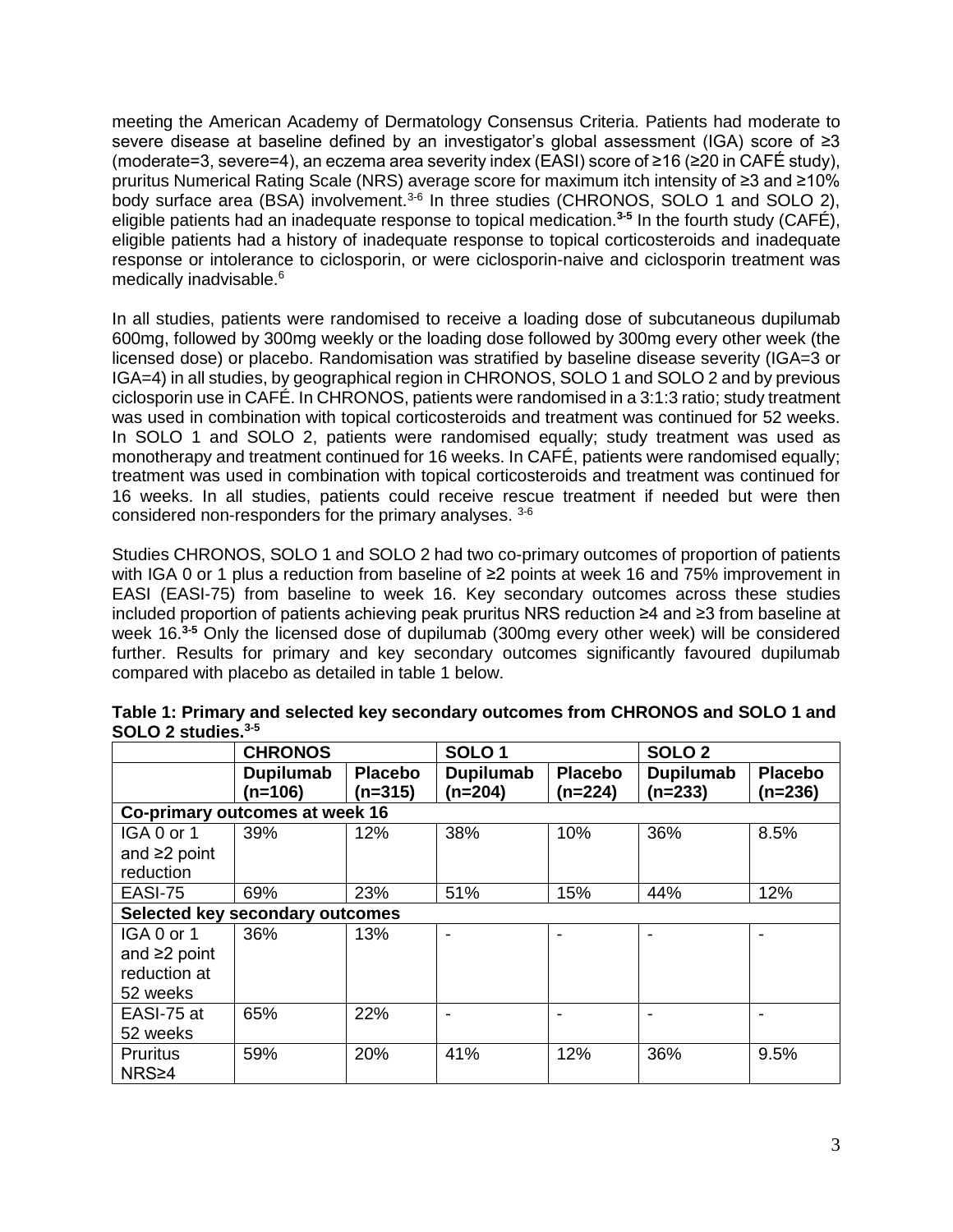| improvement<br>at 16 weeks* |     |     |     |     |     |     |
|-----------------------------|-----|-----|-----|-----|-----|-----|
| Pruritus<br>$NRS \geq 3$    | 66% | 28% | 47% | 17% | 51% | 13% |
| improvement<br>at 16 weeks* |     |     |     |     |     |     |

p<0.001 for all comparisons versus placebo. EASI=Eczema Area and Severity Index. EASI-75=≥75% improvement in EASI score from baseline. IGA=Investigator's Global Assessment. NRS=numerical rating scale. \* patients analysed with a baseline score ≥3 or ≥4 (where appropriate).

Results from the CAFÉ study support the proposed positioning by the company for patients with moderate-to-severe atopic dermatitis not adequately controlled by topical therapies and who are contra-indicated to, intolerant of, have had an inadequate response to or for whom it is otherwise medically inadvisable to receive treatment with a systemic immunosuppressant. The CAFÉ study had EASI-75 at week 16 as its primary outcome. Results for the primary and key secondary outcomes significantly favoured dupilumab compared with placebo as detailed in table 2 below.<sup>6</sup>

|  |  | Table 2: Primary and selected secondary outcomes from the CAFÉ study at week 16. $^6$ |  |
|--|--|---------------------------------------------------------------------------------------|--|
|--|--|---------------------------------------------------------------------------------------|--|

|                                                           | dupilumab<br>$(n=107)$ | placebo<br>$(n=108)$ |
|-----------------------------------------------------------|------------------------|----------------------|
| <b>Primary outcome</b>                                    |                        |                      |
| Proportion of patients achieving EASI-75                  | 63%                    | 30%                  |
| <b>Selected secondary outcomes</b>                        |                        |                      |
| Change from baseline in EASI                              | $-80%$                 | $-47%$               |
| Change from baseline in weekly average of peak pruritus   | $-54%$                 | $-25%$               |
| NRS score                                                 |                        |                      |
| Change from baseline in SCORAD score                      | $-62%$                 | $-30%$               |
| Proportion of patients who achieved improvement ≥4 points | 46%                    | 14%                  |
| from baseline in weekly average of peak pruritus NRS      |                        |                      |
| score*                                                    |                        |                      |
| Change from baseline in percent of BSA affected           | $-39%$                 | $-20%$               |
| Proportion of patients who achieved both IGA 0 or 1 and   | 40%                    | 14%                  |
| reduction from baseline of ≥2 points                      |                        |                      |
| Mean weekly dose of topical corticosteroid used           | 15g                    | 25g                  |

p<0.001 for all comparisons versus placebo. BSA: body surface area, DLQI: Dermatology Life Quality Index, EASI: Eczema Area and Severity Index, EASI-75: ≥75% improvement from baseline in EASI Score, IGA: Investigator's Global Assessment, NRS: numerical rating scale, SCORAD: Scoring Atopic Dermatitis. \* patients analysed with a baseline score ≥4.

In CHRONOS, results from a subgroup of patients who had an inadequate efficacy response to oral ciclosporin, were intolerant to oral ciclosporin or who did not receive prior oral ciclosporin treatment because ciclosporin was contraindicated or otherwise medically inadvisable support the proposed positioning. The European Public Assessment Report (EPAR) states that a clinically relevant improvement in signs and symptoms of atopic dermatitis in patients in this subgroup was identified at week 16 and these results were sustained at week 52 $3$ 

A number of patient reported outcomes were included in the pivotal studies. Pruritus NRS results are summarised with secondary endpoints in tables 1 and 2 above. In CHRONOS, a significant difference in least squares (LS) mean change from baseline for Dermatology Life Quality Index (DLQI) and Patient-Oriented Eczema Measure (POEM) score at week 16 was identified favouring dupilumab when compared with placebo. There were no significant differences in Hospital Anxiety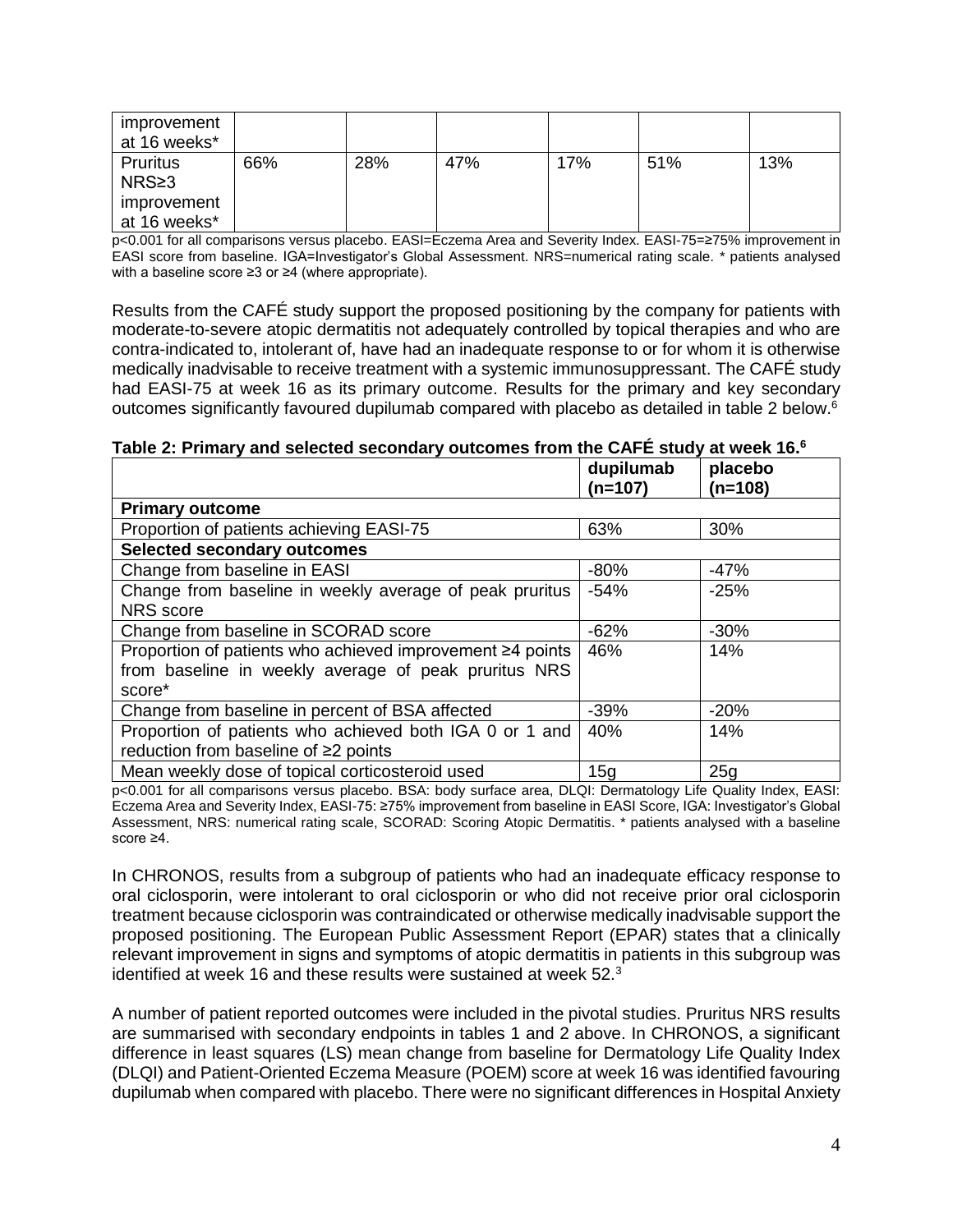and Depression Scale (HADS) score LS mean change from baseline at week 16. LS mean change from baseline for DLQI, POEM and HADS at week 52 favoured dupilumab compared with placebo, however statistical significance was not claimed due to the hierarchical testing procedure.<sup>4</sup> Statistically significant differences favouring dupilumab over placebo were identified in SOLO 1, SOLO 2 and CAFÉ studies for patient reported outcomes relating to DLQI, POEM and HADS score at week 16.<sup>5, 6</sup>

All patients who completed the studies described above were eligible to enter an open-label extension study (LIBERTY AD OLE), which is ongoing and is expected to be completed in December 2018.<sup>4</sup> Patients from SOLO 1 and SOLO 2 could either enter a maintenance study (SOLO CONTINUE) or the open label extension study (OLE). The SOLO CONTINUE study was a phase 3, randomised, double-blind, placebo-controlled study enrolling only patients who achieved high-level clinical response (IGA 0 or 1 or EASI-75) after 16-week treatment in either SOLO 1 or SOLO 2. SOLO CONTINUE compared the ability of increased dosing intervals to maintain the high level of response achieved after 16 weeks of dupilumab treatment in the SOLO studies. Patients received dupilumab 300 mg weekly, every two weeks, every four weeks, every eight weeks, or placebo for 36 weeks followed by a 12 week follow-up period. The co-primary endpoints were the mean change between baseline and week 36 in percent change in EASI Score from parent study baseline, and percent of patients with EASI-75 at week 36 for patients with EASI-75 at baseline. The results showed that the best effect in maintaining clinical response was achieved by patients who continued on the same dose regimen received in the SOLO 1 and SOLO 2 studies (300mg weekly or every other week) while efficacy of other dose regimens reduced in a dose-dependent manner.<sup>3</sup>

*Other data were also assessed but remain commercially confidential.\**

### **Summary of evidence on comparative safety**

Safety data are available for 52 weeks of dupilumab treatment from the CHRONOS study. A similar proportion of patients in the dupilumab licensed dose and placebo groups experienced adverse events (88% [97/110] and 84% [266/315], respectively), with serious adverse events being experienced by 4% (4/110) and 5% (16/315) of patients, respectively. Treatment was discontinued due to adverse events in 2% (2/110) of patients given dupilumab and in 8% (24/315) given placebo. Infections and infestations were the most common adverse effects in the dupilumab licensed dose and placebo groups (57% [63/110] and 58% [182/315], respectively). Of these, nasopharyngitis was reported most frequently in 23% (25/110) and 19% (61/315) of the respective groups. Eye disorders were experienced by 31% (34/110) and 15% (46/315) of patients in the respective groups. Injection site reactions were reported more frequently in the dupilumab group than the placebo group, 15% (16/110) compared with 8% (24/315).<sup>4</sup>

In the CAFÉ study, whose full population reflects the proposed positioning, safety data are available for 16 weeks of treatment with dupilumab. An adverse event was reported in 72% (77/107) of patients in the dupilumab licensed dose group and 69% (75/108) of the placebo group. One patient in the placebo group discontinued treatment due to an adverse event. Serious adverse events occurred in two patients in each group.<sup>6</sup>

Infections and infestations were reported in 46% (49/107) of patients in the dupilumab group and 41% (44/108) of the placebo group. Of these, nasopharyngitis was the most common, reported in 21% (22/107) and 17% (18/108) of patients in the respective groups. Conjunctivitis was reported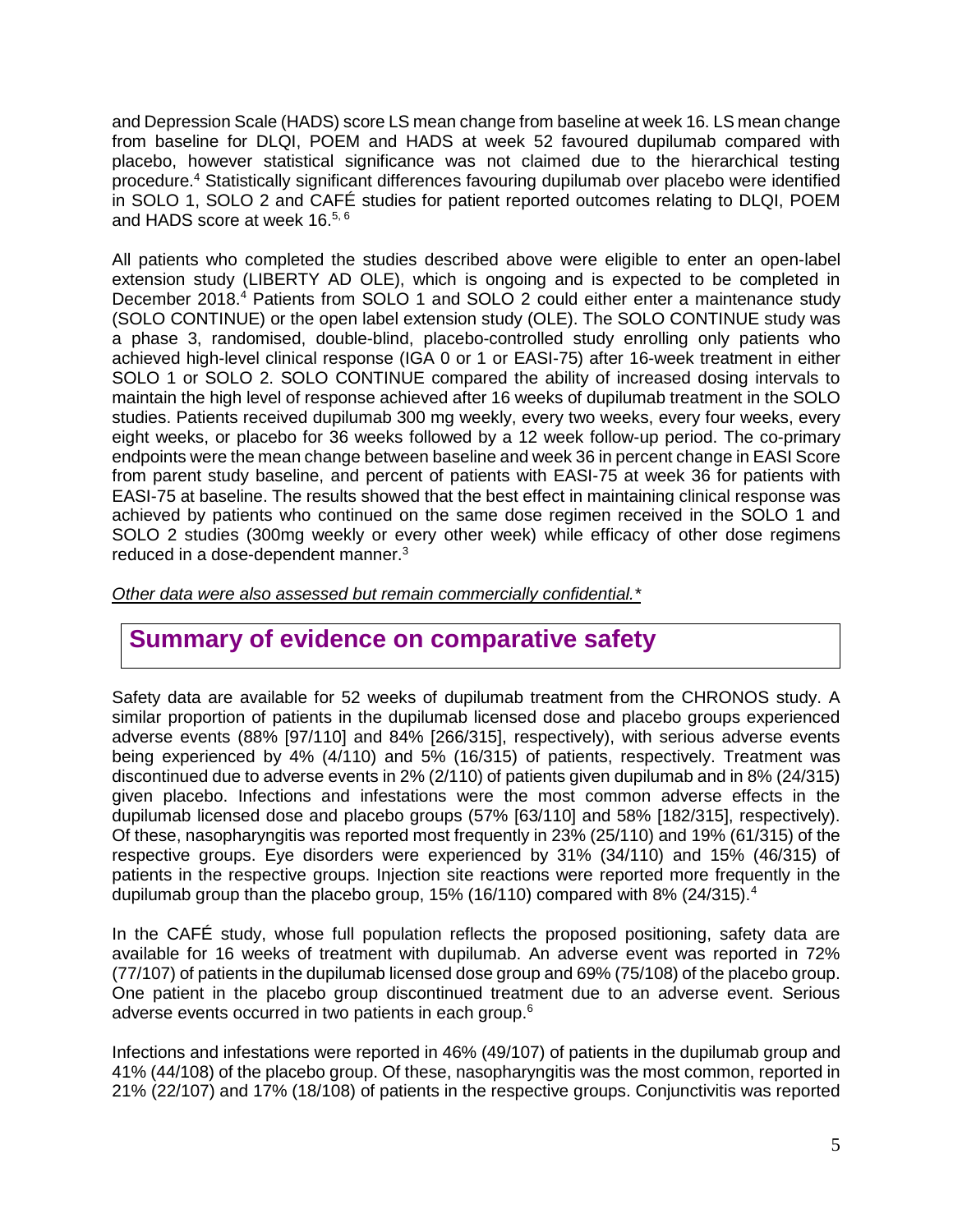in 11% (12/107) of the dupilumab group compared with 2.8% (3/108) of the placebo group. Skin disorders were reported by 21% (22/107) and 19% (21/108) and eye disorders by 20% (21/107) and 14% (15/108) of the respective groups. $6\overline{6}$ 

It is noted in the EPAR that analysis of the safety of dupilumab in atopic dermatitis patients who are not adequately controlled by or were intolerant to oral ciclosporin, or for whom oral ciclosporin was not medically advisable was broadly comparable with that of patients who did not meet these criteria.<sup>3</sup>

### **Summary of clinical effectiveness issues**

Atopic dermatitis is an inflammatory skin disease that can be either chronic, or chronically relapsing, and is characterised by pruritus, dry skin, redness and eczematous lesions. Itching and skin infections are often a complication. These symptoms can lead to pain, sleep disruption, anxiety and depression, impairing health and quality of life.<sup>2, 3</sup>

Treatment options for atopic dermatitis are limited; topical treatments include emollients, corticosteroids and calcineurin inhibitors such as tacrolimus. The mainstay of treatment is with topical corticosteroids, however topical corticosteroids are not recommended for continuous, long-term use due to side effects. Symptom control is often not achieved with topical corticosteroids in patients with moderate to severe atopic dermatitis and they frequently require systemic therapy with non-selective immunosuppressants such as systemic corticosteroids or ciclosporin. Clinical experts consulted by the Scottish Medicines Consortium (SMC) noted that methotrexate, azathioprine and mycophenolate are sometimes used, however these medications are not licensed for treatment of atopic dermatitis. Systemic immunosuppressants can be associated with severe toxicity and side effects.<sup>2, 3</sup> Alitretinoin, an oral retinoid, is available for severe chronic hand eczema only. Ultra violet (UV) phototherapy is also a potential treatment option.<sup>9</sup> Clinical experts noted that this would be a potential treatment option considered prior to systemic immunosuppressants, if appropriate.

Clinical experts consulted by SMC considered that dupilumab fills an unmet need in this therapeutic area, namely treatment of moderate to severe atopic dermatitis where current treatments are inadequate or inappropriate. Dupilumab, for this indication, meets orphan equivalent criteria.

The submitting company has requested that SMC considers this product when positioned for use in adult patients with moderate to severe atopic dermatitis not adequately controlled by topical therapies and who are contra-indicated to, intolerant of, have had an inadequate response to or for whom it is otherwise medically inadvisable to receive treatment with a systemic immunosuppressant.

The four phase III studies have shown that dupilumab was significantly more effective than placebo in terms of achieving IGA and EASI-75 responses and was also associated with a range of favourable patient reported outcomes.

The CHRONOS, SOLO 1 and SOLO 2 studies included patients with moderate to severe atopic dermatitis with a previous inadequate response to topical corticosteroids, which represents the patient population included within the dupilumab licence. This proposed positioning is in patients in whom systemic immunosuppressants are contra-indicated, intolerant of, have had an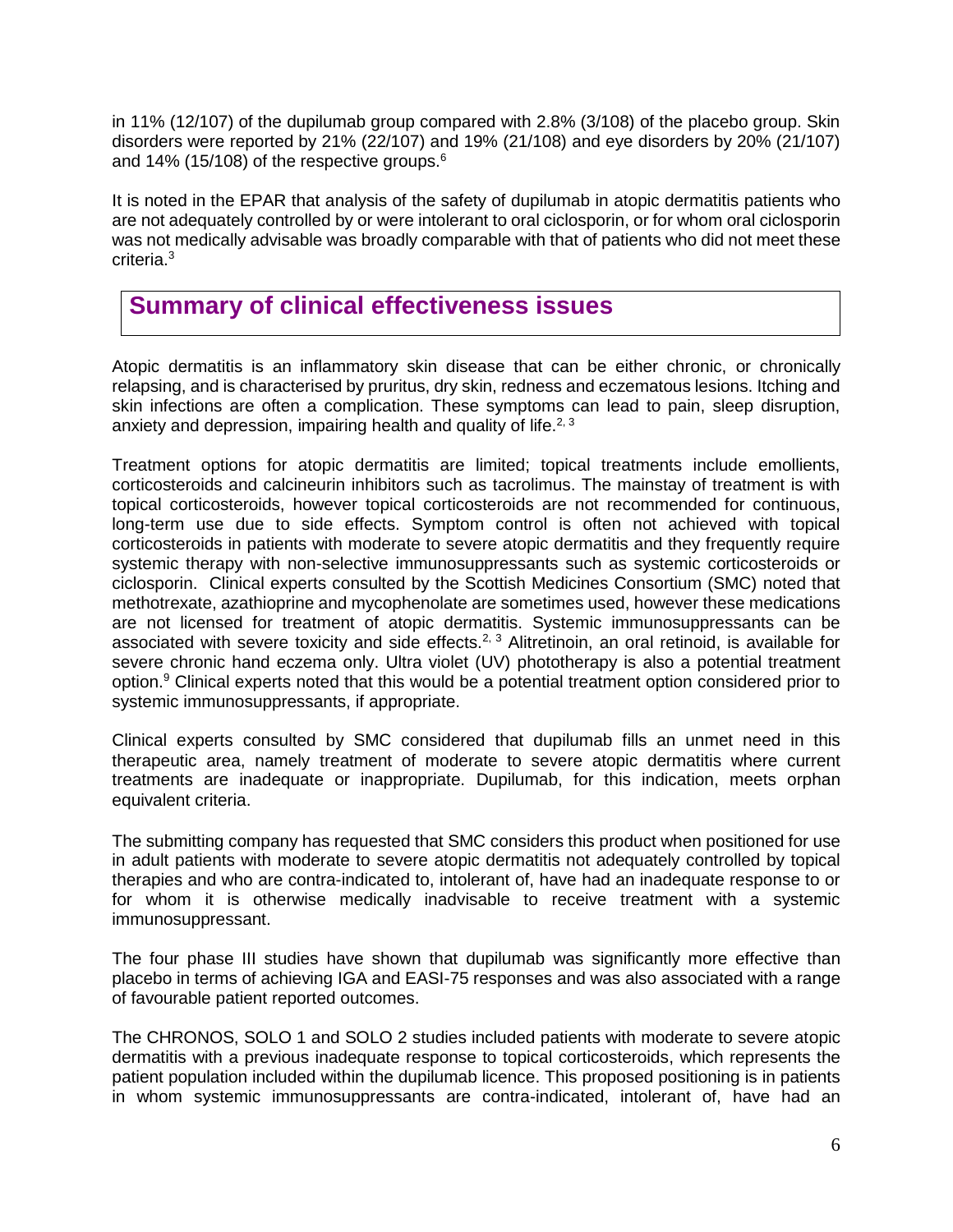inadequate response to or for whom it is otherwise medically inadvisable to receive treatment with a systemic immunosuppressant which is represented by the full CAFÉ study population. Subgroup analyses were conducted in CHRONOS, SOLO 1 and SOLO 2 in patients who were considered representative of the proposed positioning although patient numbers were small and the studies were not sufficiently powered. Use of dupilumab in combination with topical corticosteroids (CAFÉ and CHRONOS studies) is considered more relevant to clinical practice.

The primary analyses in the four pivotal studies considered patients who required rescue medication as non-responders. However the submitting company used all observed results regardless of rescue medication use in the economic model.

Long-term data are limited. Patients included in the CAFÉ study represent the proposed positioning however this was a 16-week study which is only sufficient to demonstrate short-term efficacy for a long-term condition. Results of 52 weeks of treatment in a subgroup population representative of the positioning are available from the CHRONOS study and are generally similar to the main population. Dupilumab can be given with or without topical corticosteroids, results are only available for short-term treatment (16 weeks) as monotherapy (from SOLO 1 and SOLO 2). Longer term data from extension studies are expected to become available. Patients who were unable to safely use topical corticosteroids were excluded from the CHRONOS and CAFÉ studies (due to the study design).

There were no active comparators in the pivotal studies. Best supportive care (BSC) was considered to be the appropriate comparator in the patient population represented by the proposed positioning. A number of other systemic immunosuppressants are used in the management of atopic dermatitis but they are not licensed for this indication and are used offlabel.

Dupilumab would provide another treatment option for patients with moderate to severe atopic dermatitis not adequately controlled by topical therapies and who have had an inadequate response to existing systemic immunosuppressants such as ciclosporin, or in whom such treatment is considered unsuitable. Clinical experts consulted by SMC considered that dupilumab is a therapeutic advancement due to the novel mechanism of action and the place in therapy would be for patients with moderate to severe atopic dermatitis who have had an inadequate response to or are unsuitable for other treatments.

Dupilumab is the first biologic medicine licensed for the treatment of atopic dermatitis and its introduction will require routine use of objective measures e.g. SCORAD, EASI and DLQI in this patient group. It is given every two weeks by subcutaneous injection which can be administered by the patient or carer. It should be initiated by healthcare professionals experienced in the diagnosis and treatment of atopic dermatitis and training / education on injection technique would be required, however patient numbers may be small and therefore impact on dermatology clinics is likely to be low. The EPAR notes that the burden of bi-weekly subcutaneous injections is likely to be considered low by the patient against the background that no systemic and efficacious therapy is in place to date. $3$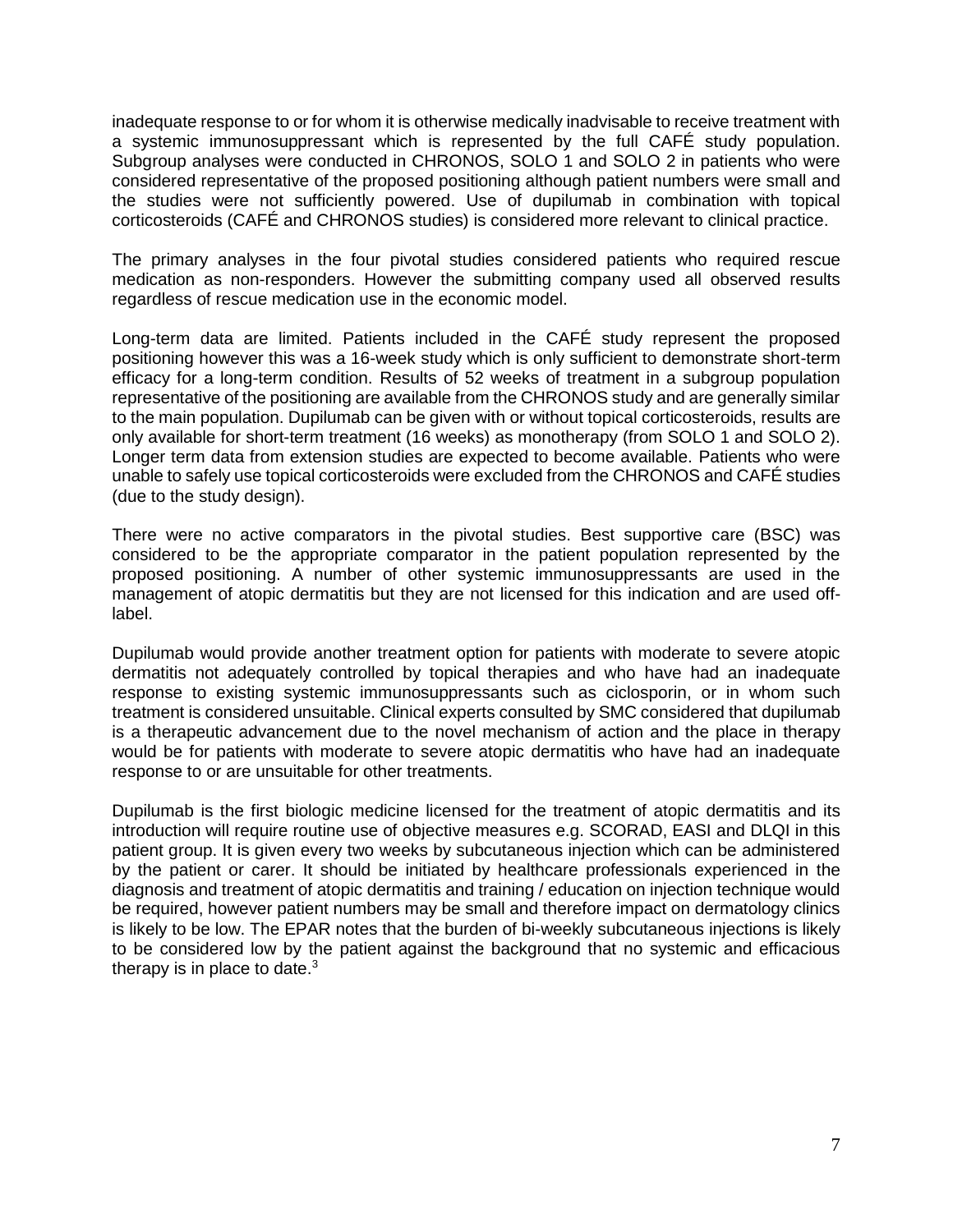# **Patient and clinician engagement (PACE)**

A patient and clinician engagement (PACE) meeting with patient group representatives and clinical specialists was held to consider the added value of dupilumab, as an orphan-equivalent medicine, in the context of treatments currently available in NHSScotland.

The key points expressed by the group were:

- Moderate/severe atopic dermatitis is a distressing and disabling long-term skin condition. Symptoms included extreme itching and painful skin which often leads to significant sleep disturbance. The condition can impact on ability to work, study, perform day-to-day activities and also participation in social or family activities. Scratching can cause skin to bleed and increases the risk of infection. The visual appearance of eczema can cause relationship issues, self-consciousness and social isolation. Mental health problems such as anxiety and depression have been reported commonly.
- Current treatment options are limited. There is significant unmet need in a proportion of patients who have failed topical treatment and have inadequate response, intolerance or contra-indication to existing systemic immunosuppressants.
- Dupilumab is a novel, specific treatment that has been shown to be effective in reducing signs and symptoms of atopic dermatitis and therefore has the potential to have a significant impact on patient quality of life.
- It can be self-administered by the patient by a fortnightly subcutaneous injection, and appears to be well tolerated with less side effects and monitoring requirements than existing immunosuppressants.
- Improving symptom control, for example improving the visual appearance, reducing itching and sleep disturbance, would lead to physical and mental health benefits for patients. This would also have a positive impact on family and carers as patients would become more independent, requiring less physical, emotional and psychological support.
- Long term data on efficacy of dupilumab are limited. Regular review of response to therapy including objective measures would be required and treatment only continued if a clinical benefit is observed.

#### **Additional Patient and Carer Involvement**

We received a patient group submission from the National Eczema Society. The National Eczema Society is a registered charity. The National Eczema Society has not received any funding from pharmaceutical companies in the past two years. Representatives from the National Eczema Society participated in the PACE meeting. The key points of their submission have been included in the full PACE statement considered by SMC.

### **Summary of comparative health economic evidence**

The submitting company presented a cost-utility analysis comparing dupilumab to BSC in adult patients with moderate to severe atopic dermatitis not adequately controlled by topical therapies and who are contra-indicated to, intolerant of, have had an inadequate response to or for whom it is otherwise medically inadvisable to receive treatment with a systemic immunosuppressant. The analysis was presented for two populations; patients receiving dupilumab in combination with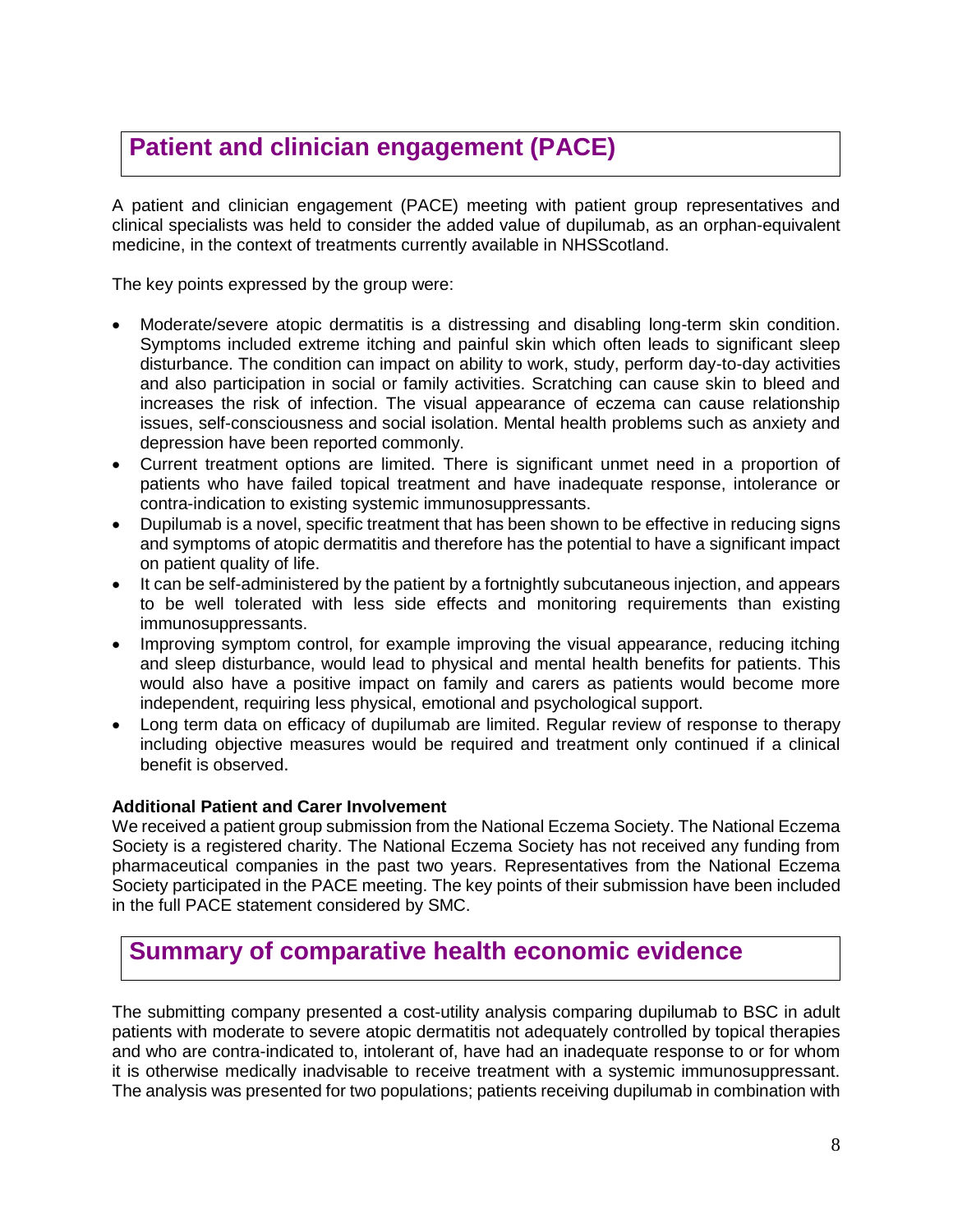topical corticosteroids and patients who would receive monotherapy with dupilumab. BSC in the model was assumed to be comprised of treatments as used in the placebo arms of the clinical study programme (eg emollients, low to mid-potency topical corticosteroids and rescue medication with higher potency topical corticosteroids, oral corticosteroids or topical calcineurin inhibitors). A lifetime horizon was used for the analysis.

The economic modelling was carried out using an initial one-year decision tree followed by a Markov model with a yearly cycle. In the decision-tree, patients were evaluated for response at 16 weeks and dupilumab patients who did not respond to treatment were assumed to move to BSC. The Markov model included three states; maintenance treatment with dupilumab, BSC treatment and death. In the Markov phase of the model, costs and benefits of treatment for dupilumab patients were differentiated according to whether a patient was a responder or nonresponder to treatment. For the comparator arm of the Markov model, costs were accrued according to the responder status of the patient, but the benefits of treatment were not differentiated according to whether the patient had responded to BSC or not and instead an averaged responder/ non-responder utility value was used. Background general population mortality was assumed equally in both arms of the model, and as such the benefits of dupilumab were mediated through quality of life impacts only.

Responder status in the economic model was assessed using a composite outcome measure of EASI- 50 plus DLQI>4 assessed at 16 weeks. As noted above, the economic model also used 'all observed' data rather than the 'primary analysis' data set where patients were considered nonresponders after rescue medication. The data were also pooled across studies and in addition, the data pooled from the studies were selected to be more relevant to the proposed positioning for dupilumab. The company therefore termed the two patient groups as 'CAFÉ + CHRONOS CAFÉ-like' for patients treated in combination with topical corticosteroids, and 'SOLO CAFÉ- like' for the monotherapy patients. A discontinuation rate of 3.7% per year was applied to the dupilumab arm of the model.

Quality of life in the model was obtained from patient- level EQ-5D data in the 'all observed' data but using the full trial data for from the studies (ie not using CHRONOS- CAFÉ like or SOLO CAFÉ like subgroups). Regression analyses were used to estimate utilities in the various states of the model. For example, base line utility was 0.66 for patients in the CAFÉ and CHRONOS-CAFÉ like group, rising to 0.898 for a dupilumab responder or 0.797 for both a non-responder to dupilumab or a patient treated with BSC (regardless of whether a responder to BSC or not). In addition, the effects of quality of life were assumed to wane over time, with the treatment-waning effect estimated from expert opinion survey. It was noted that the assumptions would mean that everyone in the BSC arm of the model would have lost benefit by the end of year 4 but a high proportion of patients in the dupilumab arm would have the treatment benefit maintained. The company indicated that it was not unreasonable to expect such a sharp fall in utility for BSC as the levels of support achieved as part of the clinical trials wouldn't persist over time and thus any BSC effect would fall away.

Costs in the model related to treatment acquisition costs, costs of background treatments, costs of treating disease flares, health care professional visits and any inpatient care required. It should be noted that for some of the background treatment costs (eg emollients, topical corticosteroids etc) the company assumed that the costs for dupilumab responders would be lower than for nonresponding patients. While there was some evidence of reduced usage of topical corticosteroids within the clinical study programme, for other aspects of resource use, the lower resource use was based on expert opinion or assumption. The cost of some adverse events were included;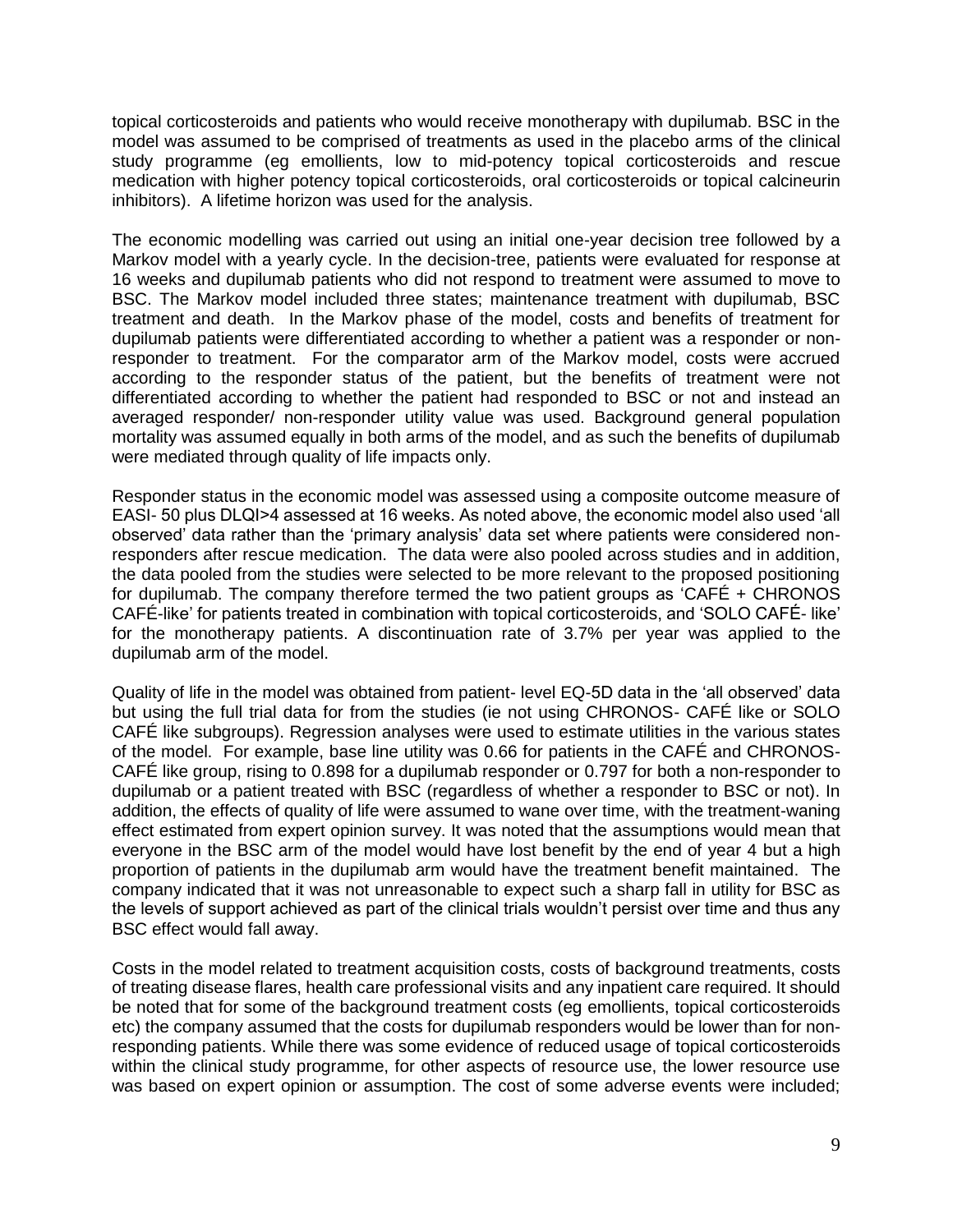injection site reactions with dupilumab were included as a one-off cost. The analysis also included a one-off cost for training to self-administer dupilumab based on band 6 nursing time.

A Patient Access Scheme (PAS) was proposed by the submitting company and assessed by the Patient Access Scheme Assessment Group (PASAG) as acceptable for implementation in NHS Scotland.

The results of the base case analysis are noted in table 5 below:

#### **Table 5: Base case cost-effectiveness results - with PAS**

|                             | Incremental cost | Incremental quality<br>adjusted life year effectiveness ratio<br>(QALY) | Incremental<br>cost-<br>(ICER) |
|-----------------------------|------------------|-------------------------------------------------------------------------|--------------------------------|
| CAFÉ FAS+ CHRONOS   £63,911 |                  | 1.81                                                                    | £35,351                        |
| CAFÉ-like pool population   |                  |                                                                         |                                |
| SOLO CAFÉ-like pool £41,532 |                  | 1.41                                                                    | £29,504                        |
| population                  |                  |                                                                         |                                |

A range of sensitivity analyses were presented by the company and the key findings are reported in table 6.

#### **Table 6: selected sensitivity analysis results - with PAS**

|                | Sensitivity analysis                                                                                                                       | <b>ICER</b><br>PAS  <br>with<br>CAFÉ +CHRONOS<br>CAFÉ-like pool | ICER with PAS SOLO<br>CAFÉ-like pool |
|----------------|--------------------------------------------------------------------------------------------------------------------------------------------|-----------------------------------------------------------------|--------------------------------------|
| 1              | Change of utility measurement from<br>regression analysis to<br>observed<br>changes from baseline EQ-5D from<br>trials                     | £32,367                                                         | £27,888                              |
| 2              | Decline in utility for BSC patients does<br>not decline beyond year 2 level                                                                | £44,403                                                         | £35,489                              |
| 3              | Linear decline in BSC utility to year 5                                                                                                    | £37,260                                                         | £29,982                              |
| $\overline{4}$ | Utility values varying by responder<br>status for both arms of the model, and<br>same values used for dupilumab and<br><b>BSC</b> patients | £35,423                                                         | £29,888                              |
| 5              | 5 year time horizon                                                                                                                        | £43,991                                                         | £36,052                              |
| $\overline{6}$ | Primary analysis<br>data<br>for<br>used<br>response                                                                                        | £35,387                                                         | £31,067                              |
| $\overline{7}$ | Removal of differences in background<br>medication costs except topical<br>corticosteroids                                                 | £36,849                                                         | £30,712                              |
| 8              | Ongoing annual injection site reactions                                                                                                    | £35,002                                                         | £28,542                              |
| $\overline{9}$ | Use of EASI-75 as the outcome<br>measure and the primary analysis data<br>set                                                              | £37,349                                                         | £31,642                              |
| 10             | Treatment waning effect based<br>on<br><b>CHRONOS</b> time to event analysis                                                               | £36,992                                                         | £35,309                              |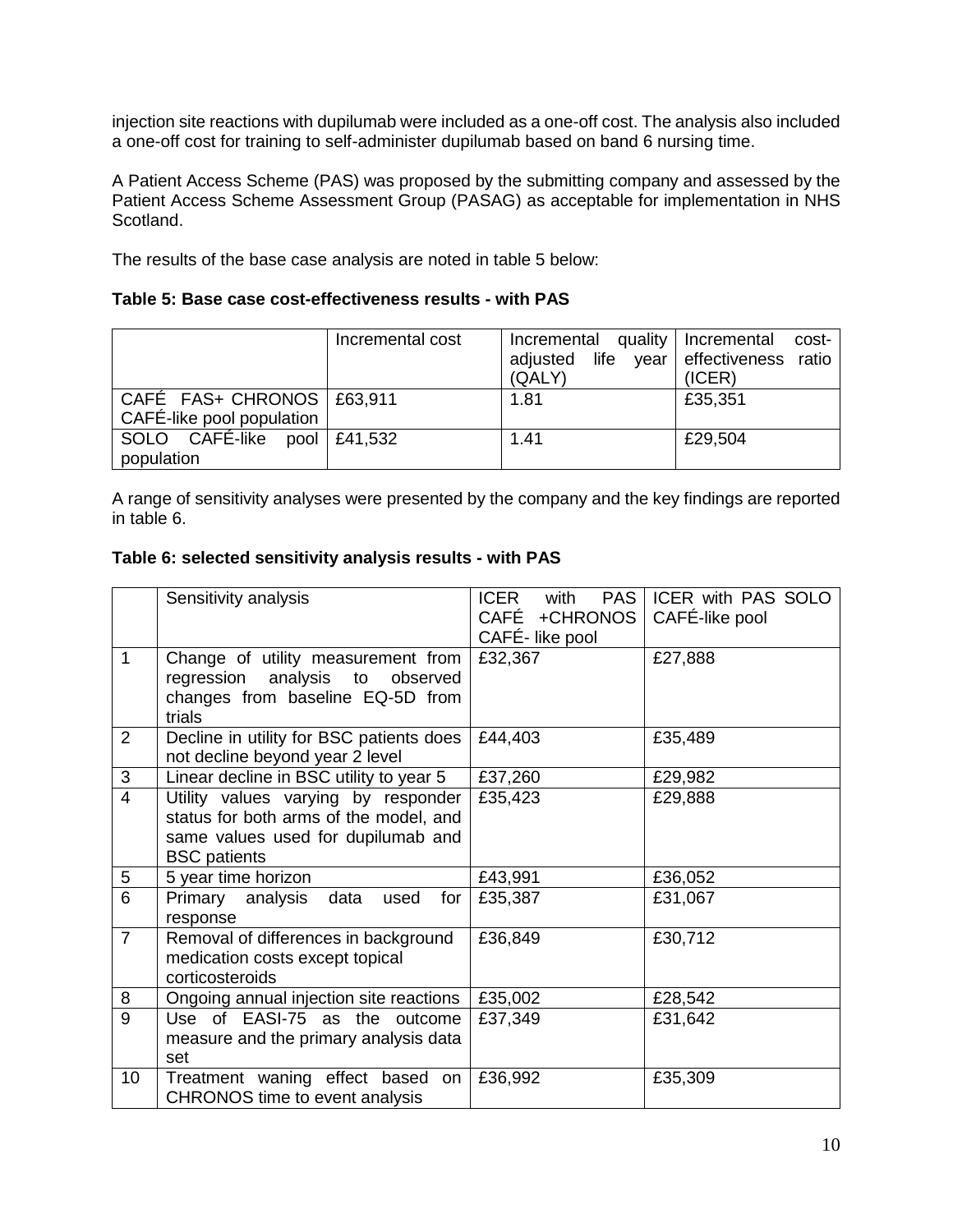| 11 | Combined scenario analysis: common   £40,089<br>rather than treatment-specific utility<br>values, time to event data used for<br>treatment waning effect, ongoing<br>injection site reaction costs and only<br>topical corticosteroid background | £31,560 |
|----|--------------------------------------------------------------------------------------------------------------------------------------------------------------------------------------------------------------------------------------------------|---------|
|    | treatment costs allowed to reduce with<br>response.                                                                                                                                                                                              |         |

The following weaknesses were noted with the analysis:

- A number of differences were noted between the clinical study data and the data used in the economic model (eg pooled data, subgroups to match the proposed positioning and use of a composite outcome measure rather than the primary outcome of the trials). The use of the all observed data may not have exerted a large influence on the results (see sensitivity analysis 6 above) but combined with the use of the primary outcome, the ICERs rose (sensitivity analysis 9). It is noted that the EASI-75 outcome may be a less achievable target in clinical practice than the composite endpoint used in the modelling.
- There were a number of issues in relation to the utility values used in the analysis. The model used utility data from a regression equation rather than data from the EQ-5D directly, and there was the averaging of utility values for BSC patients rather than using values specific to patients being a responder or not. Further, dupilumab non-responders were assumed to have the level of benefit associated with BSC patients rather than specific values for dupilumab non-responders. The company provided a range of additional analyses in relation to these aspects, However, a revision to the analysis to allow utility values by responder status for both arms of the model and where the utility values for responders and non-responders were the same for dupilumab and BSC did not cause the ICERs to rise significantly. This may reflect that there was only a short period of time in the model that BSC patients maintained a response given the treatment waning assumptions. See analysis 4 above.
- Further, in relation to utility valuation, the assumptions made about the treatment waning effect had an important impact on the results, but were based on a small sample of clinical experts. The company provided some additional analysis on request where maintenance of treatment effect was based on CHRONOS time to event data. This increased the ICER (see analysis 10).
- In terms of costing, response to dupilumab was assumed to be associated with reductions in background therapies and health care professional visits. In the absence of available data, these reductions were commonly based on expert opinion or assumption rather than observed data. The company provided additional analysis on these aspects which is shown above as analysis 7.
- The company assumed that injection site reactions with dupilumab were one-off events. Revised analysis assuming an ongoing annual cost changed the ICERs slightly (see analysis 8 above).

The Committee considered the benefits of dupilumab in the context of the SMC decision modifiers that can be applied when encountering high cost-effectiveness ratios and agreed that a number of the criteria were satisfied: a substantial improvement in quality of life; and the absence of other treatments of proven benefit. In addition, as dupilumab is an orphan equivalent medicine, SMC can accept greater uncertainty in the economic case.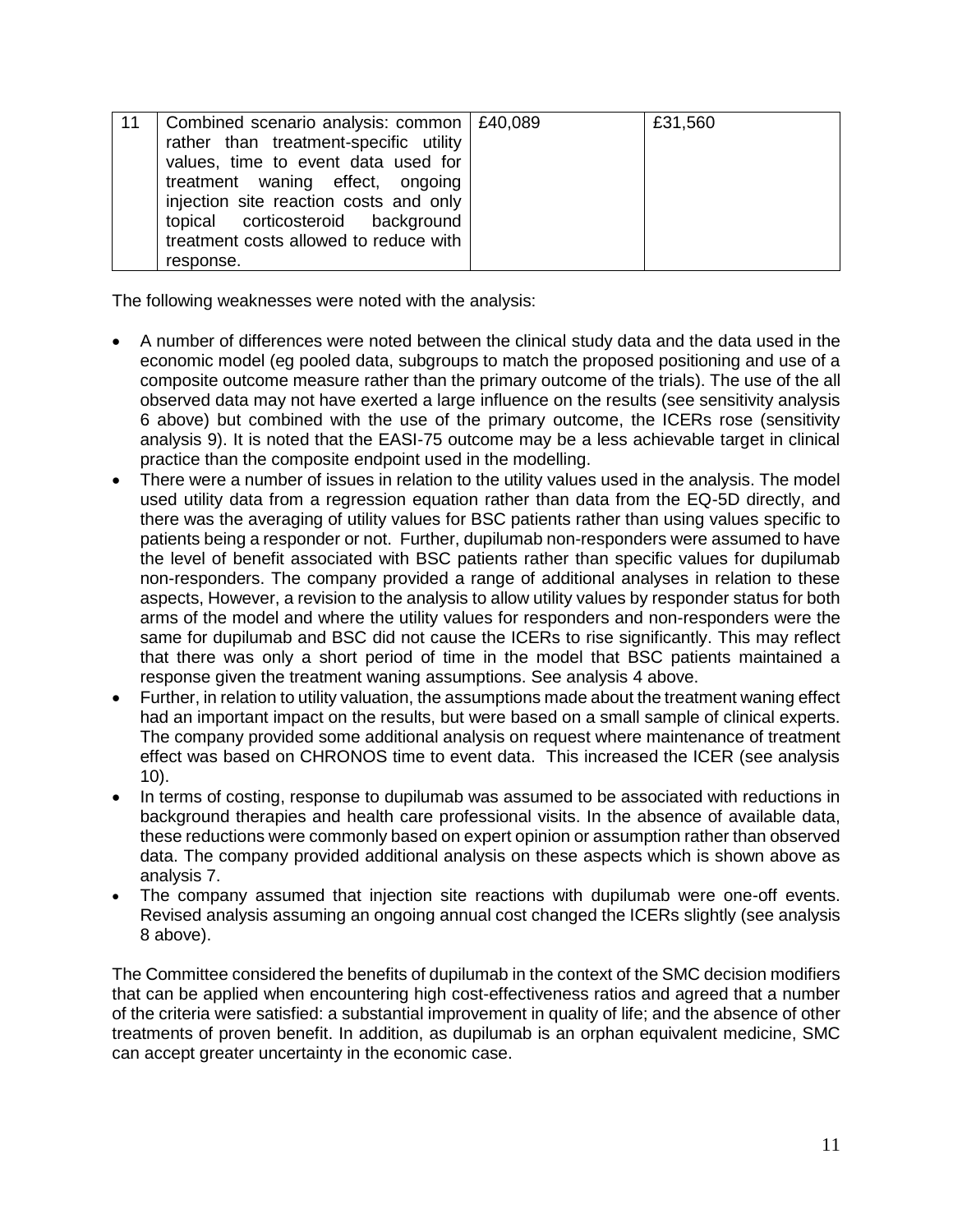After considering all the available evidence, the output from the PACE process, and after application of the appropriate SMC modifiers, the Committee accepted dupilumab for restricted use in NHS Scotland.

*Other data were also assessed but remain commercially confidential.\**

# **Additional information: guidelines and protocols**

All guidelines predate the availability of dupilumab, the first biologic treatment for the disease.

The Scottish Intercollegiate Guidelines Network (SIGN) published its national clinical guideline on the Management of atopic eczema in primary care (SIGN125) in 2011. The guideline relates only to primary care and notes that 'dermatitis' and 'eczema' are terms used interchangeably when referring to atopic dermatitis. For patients with moderate to severe disease, potent topical steroid is recommended until signs of improvement, when a reduction in frequency or potency should be considered.<sup>10</sup>

### **Additional information: comparators**

No comparators exist in the positioning requested by the company.

#### **Cost of relevant comparators**

| <b>Medicine</b> | Dose Regimen                    | Cost per year $(E)$              |
|-----------------|---------------------------------|----------------------------------|
| dupilumab       | 600mg (two 300mg                | Year 1: £17,708                  |
|                 | injections) initially, followed | <b>Subsequent years: £16,444</b> |
|                 | by 300mg every other week       |                                  |
|                 | by subcutaneous injection       |                                  |

*Doses are for general comparison and do not imply therapeutic equivalence. Costs from electronic BNF and MIMS on 07 May 2018. Costs calculated using the full cost of vials/ampoules assuming wastage. Costs do not take any patient access schemes into consideration.*

### **Additional information: budget impact**

The submitting company estimated there would be 766 patients eligible for treatment with dupilumab in year 1, rising to 949 patients in year 5. The estimated uptake rate was 5% (38 patients) in year 1 rising to 38% (360 patients) in year 5 but the company also assumed a further 20 patients per year would receive treatment as a consequence of already having received dupilumab through compassionate use or open label extension studies. This gave a total treated population of 58 and 380 in years 1 and 5 respectively.

SMC is unable to publish the with PAS budget impact due to commercial in confidence issues. A budget impact template is provided in confidence to NHS health boards to enable them to estimate the predicted budget with the PAS.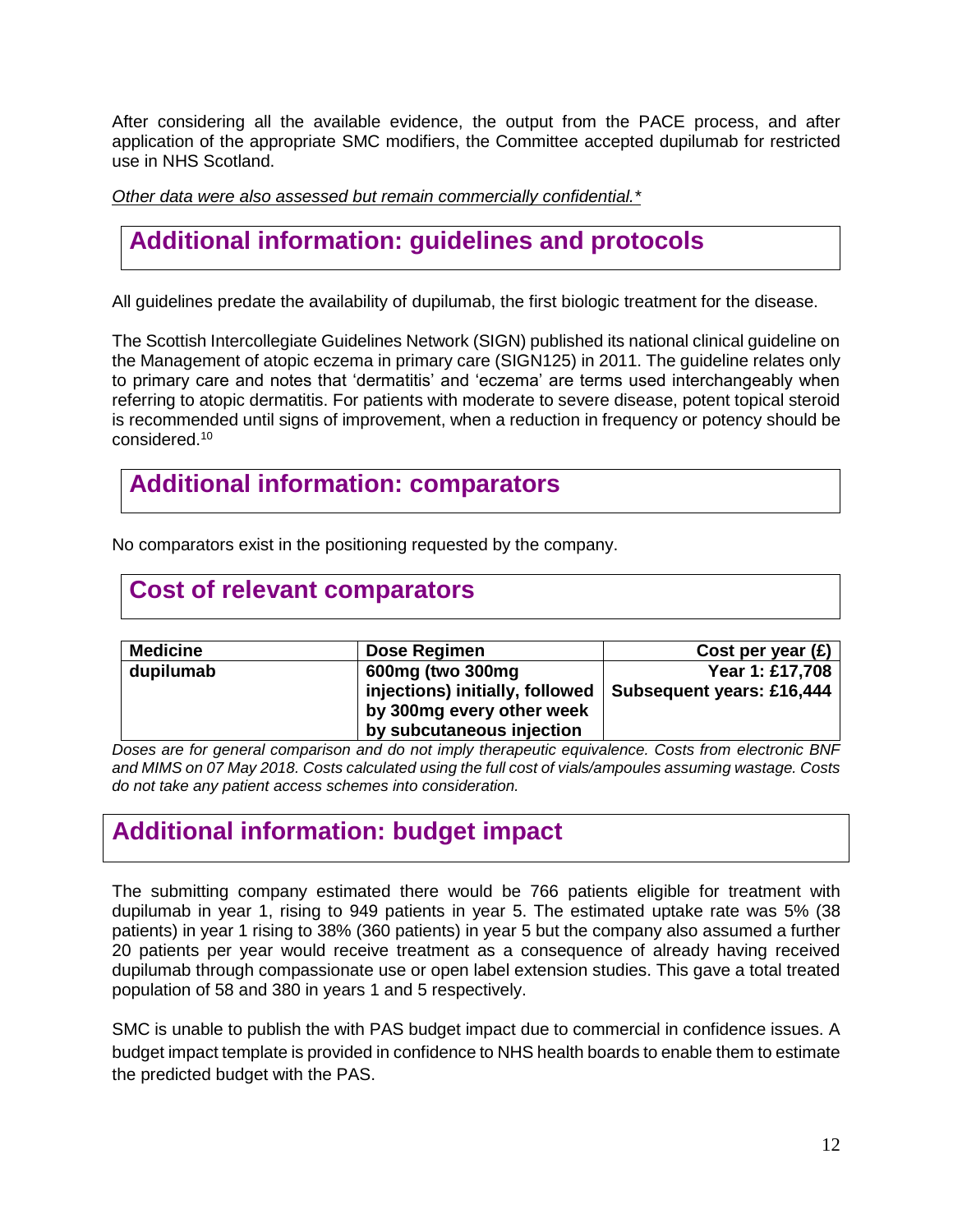#### References

1. European Medicines Agency. Summary of Product Characteristics, Dupilumab (Dupixent®). 2017 [cited; Available from: [www.ema.europa.eu.](http://www.ema.europa.eu/)

2. Drug Therapeutic Bulletin. Dupilumab for atopic dermatitis. British Medical Journal. 2018;56(3).

3. European Medicines Agency. European Public Assessment Report (EPAR) Dupilumab (Dupixent<sup>®</sup>). 2018 [cited 22 Feb 2018]; Available from: [www.ema.europa.eu.](http://www.ema.europa.eu/)

4. Blauvelt A, de Bruin-Weller M, Gooderham M, Cather JC, Weisman J, Pariser D*, et al.* Long-term management of moderate-to-severe atopic dermatitis with dupilumab and concomitant topical corticosteroids (LIBERTY AD CHRONOS): a 1-year, randomised, double-blinded, placebo-controlled, phase 3 trial. Lancet. 2017;389(10086):2287-303.

5. Simpson EL, Bieber T, Guttman-Yassky E, Beck LA, Blauvelt A, Cork MJ*, et al.* Two Phase 3 Trials of Dupilumab versus Placebo in Atopic Dermatitis. N Engl J Med. 2016;375(24):2335-48. 6. de Bruin-Weller M, Thaçi D, Smith CH, Reich K, Cork M, Radin A*, et al.* Dupilumab with concomitant topical corticosteroids in adult patients with atopic dermatitis who are not adequately controlled with or are intolerant to ciclosporin A, or when this treatment is medically inadvisable: a placebo-controlled, randomized phase 3 clinical trial (LIBERTY AD CAFÉ). Br J Dermatol. 2017.

7. *Commercial in Confidence\**

8. *Commercial in Confidence\**

9. European Dermatology Forum. Guidelines for the treatment of atopic eczema (atopic dermatitis): Part 1. 2018.

10. Scottish Intercollegiate Guidelines Network. Management of atopic eczema in primary care. Edinburgh: SIGN; 2011. (SIGN publication no. 125). 2011 [cited; Available from: [http://www.sign.ac.uk/sign-125-management-of-atopic-eczema-in-primary-care.html.](http://www.sign.ac.uk/sign-125-management-of-atopic-eczema-in-primary-care.html)

This assessment is based on data submitted by the applicant company up to and including 15 June 2018.

*\*Agreement between the Association of the British Pharmaceutical Industry (ABPI) and the SMC on guidelines for the release of company data into the public domain during a health technology appraisal: http://www.scottishmedicines.org.uk/About\_SMC/Policy*

Medicine prices are those available at the time the papers were issued to SMC for consideration. SMC is aware that for some hospital-only products national or local contracts may be in place for comparator products that can significantly reduce the acquisition cost to Health Boards. These contract prices are commercial in confidence and cannot be put in the public domain, including via the SMC Detailed Advice Document. Area Drug and Therapeutics Committees and NHS Boards are therefore asked to consider contract pricing when reviewing advice on medicines accepted by SMC.

Patient access schemes: A patient access scheme is a scheme proposed by a pharmaceutical company in order to improve the cost-effectiveness of a drug and enable patients to receive access to cost-effective innovative medicines. A Patient Access Scheme Assessment Group (PASAG, established under the auspices of NHS National Services Scotland reviews and advises NHS Scotland on the feasibility of proposed schemes for implementation. The PASAG operates separately from SMC in order to maintain the integrity and independence of the assessment process of the SMC. When SMC accepts a medicine for use in NHS Scotland on the basis of a patient access scheme that has been considered feasible by PASAG, a set of guidance notes on the operation of the scheme will be circulated to Area Drug and Therapeutics Committees and NHS Boards prior to publication of SMC advice.